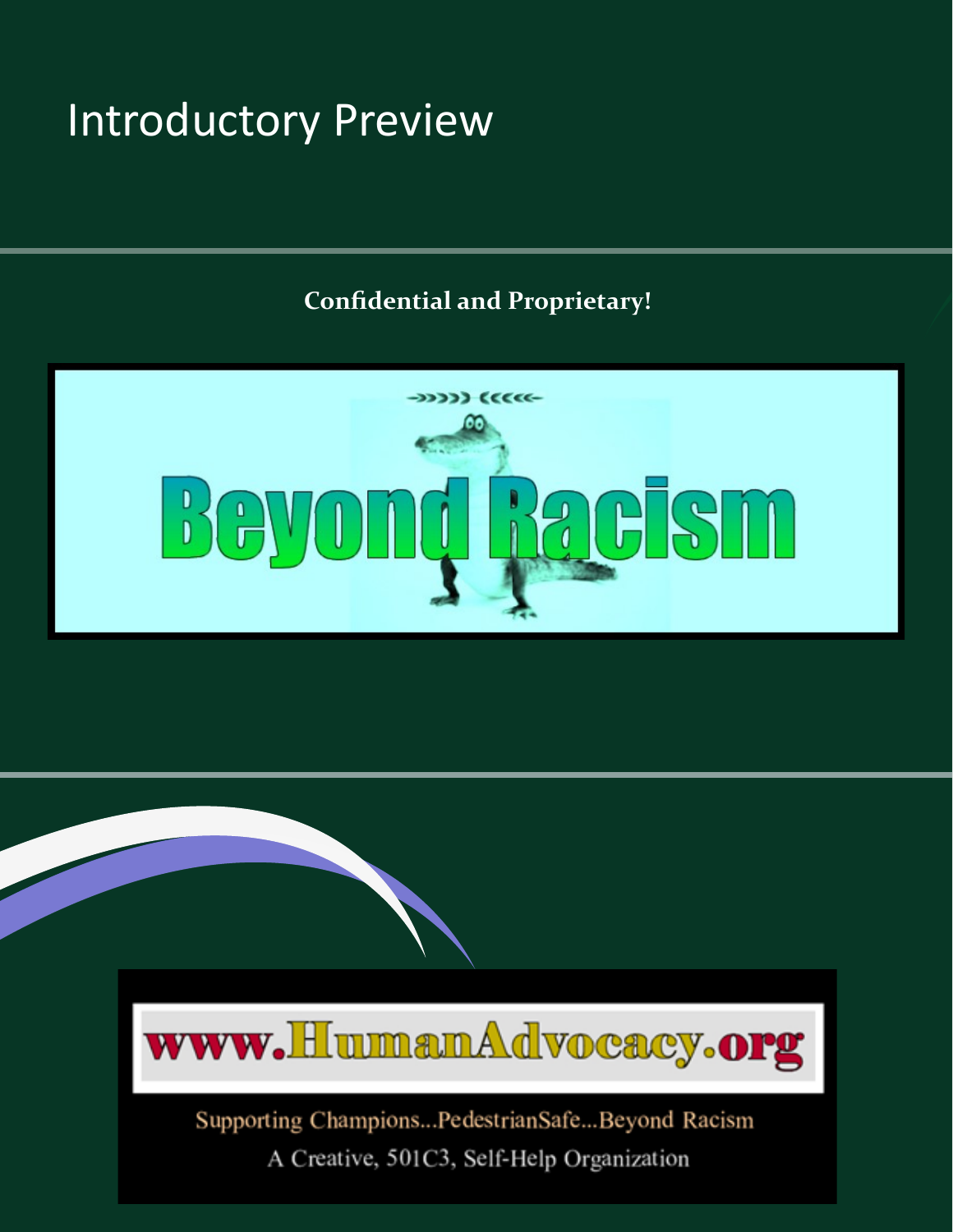

**Hi. I am Dagmire, but you can call me Dag. I am one of the cast of "Beyond Racism's" new multi-media program designed to help reduce systemic racism across the board.** 

**The removal of "fear" and the recognition of "commonalities" amongst all people, is paramount to building a "color-blind" population.**

**All races, religions, and people of color have experienced the saying, "stick to your own kind". This is usually shared out of love and fear, but it contributes to a "safe" segregation.**

**To achieve an introduction to "Behavioralism" and the beginning of judging people, not by color, race, wealth, disability, religion, etc. , but by their behavior; the 501c3, nonprofit, Human Advocacy, created :** 

 **"The Quicksand of Racism".**

*Helping us accept people who are different from us,* 

### An adult fairy tale titled "The Quicksand of Racism"

uses engaging humour to show the history of, and solution to, systemic racism.



Copyright 2021, Human Advocacy, Inc. All Rights Reserved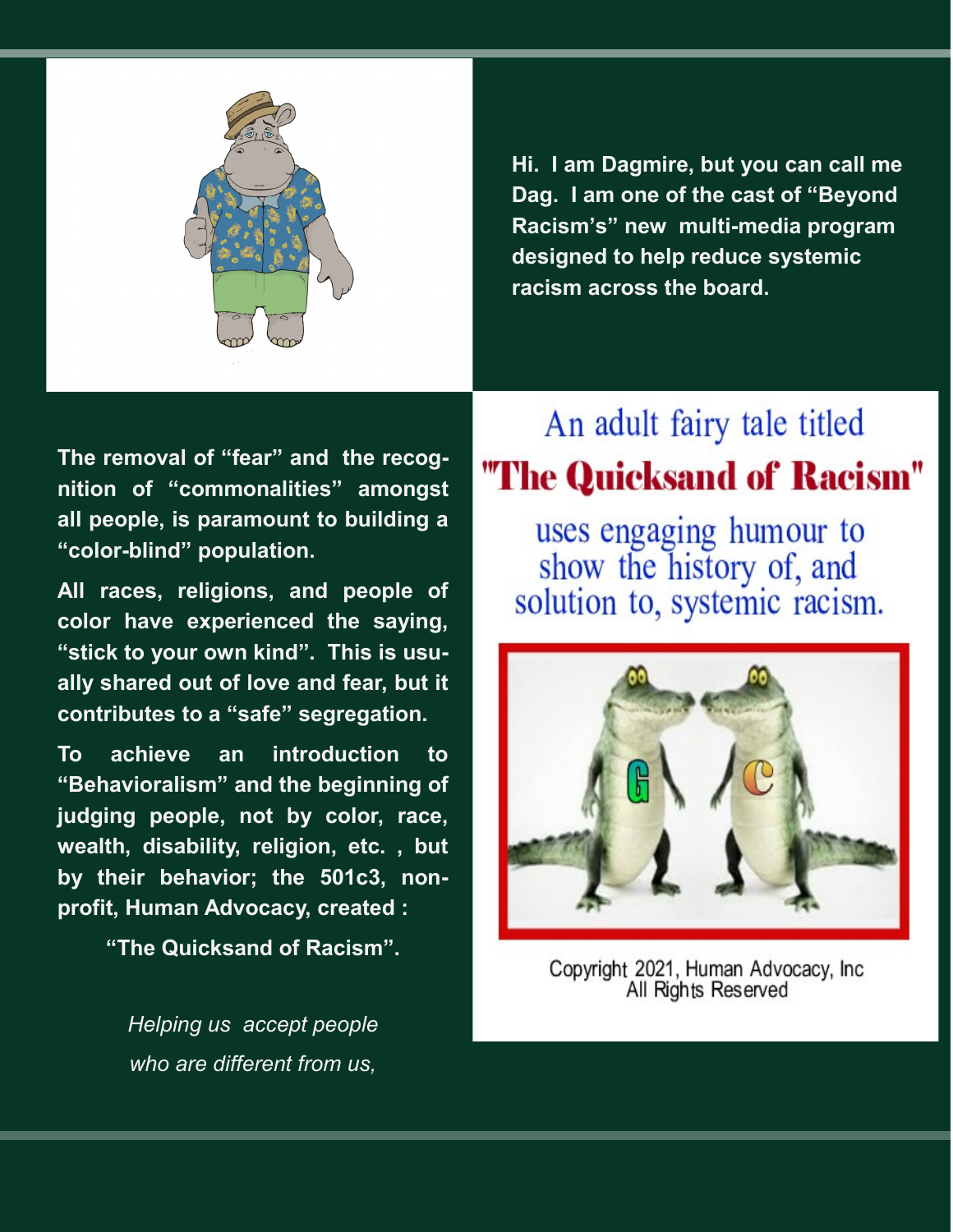#### **It's the simple fear of people who are different.**

#### **Racism wouldn't survive without**









нея











It's fear of people who are different.





Many year ago, my wife and I were heading to Bethlehem from Jerusalem. We shared a taxi with another young man who was in his senior year at the university, studying engineering.. I asked him how he felt about the Israeli occupation of Bethlehem. He told me he hated all Jews. I asked , "Why?" And, he replied, "because my father and my grandfather hate the Jews."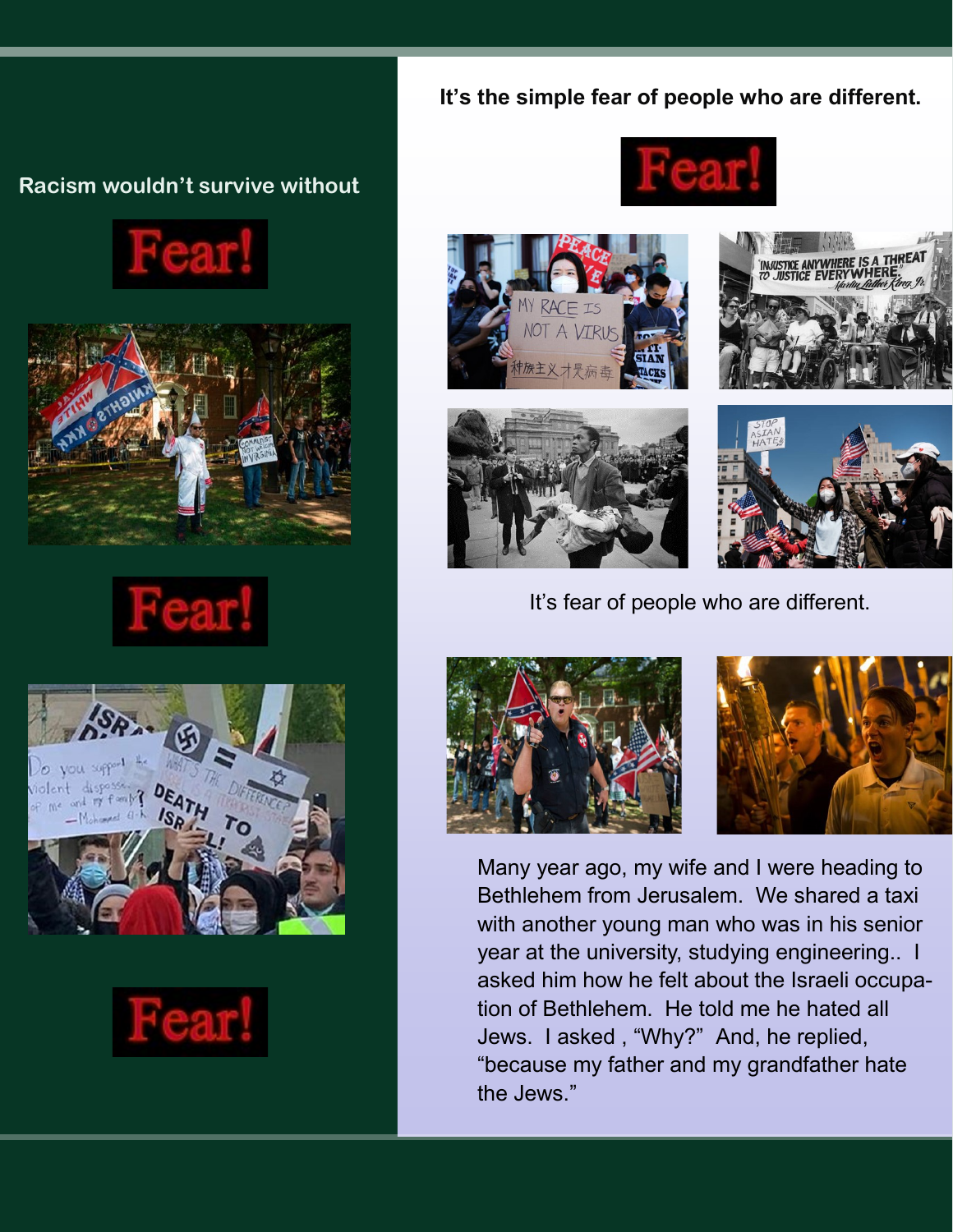## **How do we shed our fear of people who are different?**

Human beings around the world all want their children to grow up to be healthy, happy and successful. From Afghanistan to Japan to Argentina, children will smile at kindness. From France to Kenya to China, children will sing. From Nepal to Ecuador to Canada, people enjoy good food, take pride in their creations, and like to dance.

We have created a program which helps people share their commonalities; to find mutual interests; to move beyond their historical fears. And, we reward them for celebrating their humanness.

Over time, we can all learn to judge others by their behavior, not their color, race, creed, religion, disability, social standing, financial position, etc. We can shed our fears...